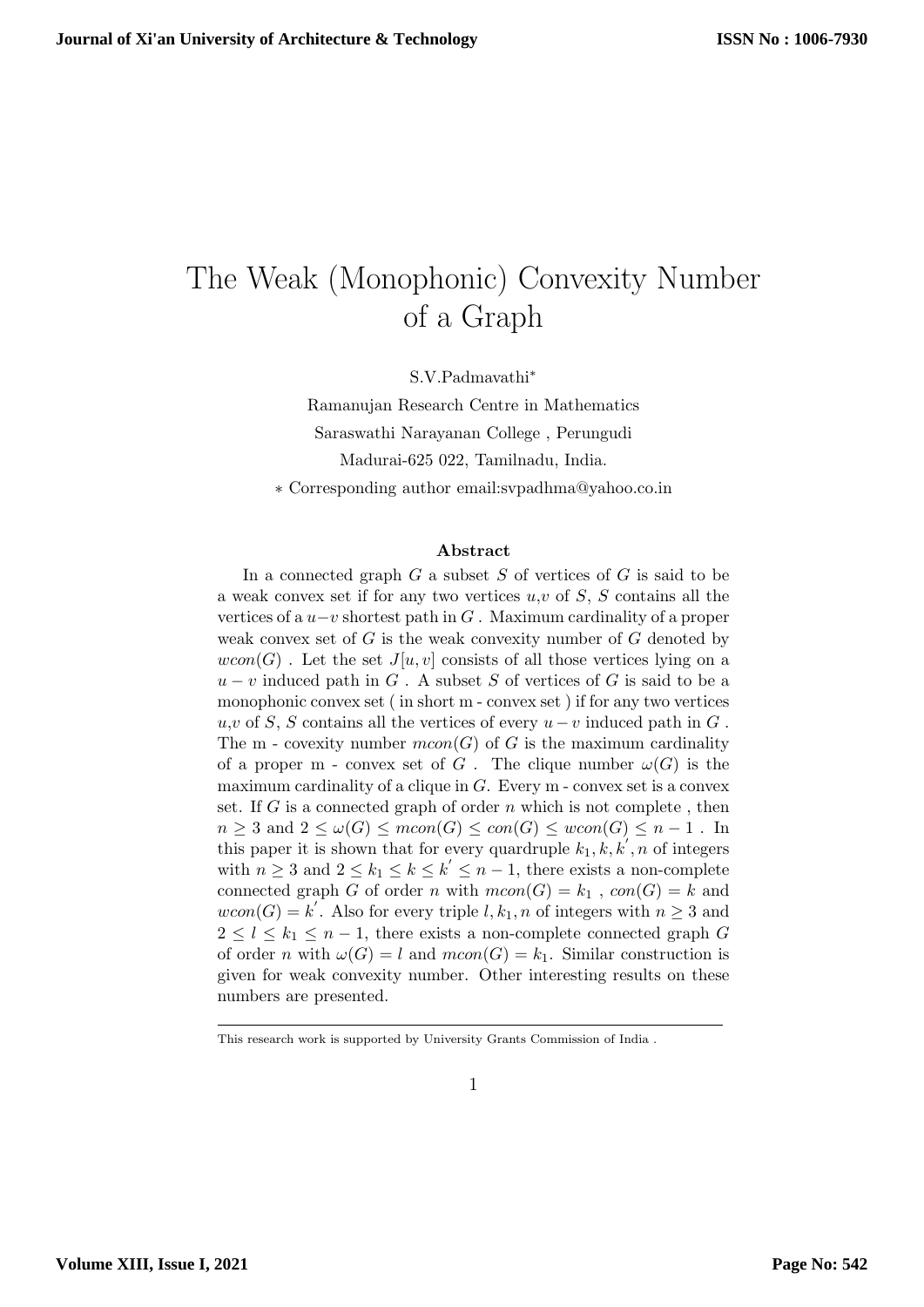Key Words: weak convex set , weak convexity number , m - convex set . AMS Subject Code: 05C12

### 1 Introduction

By a Graph we mean undirected graph without loops or multiple edges.For terminology and notation not given here,the reader may refer to [6]. The Graphs considered here are connected. For two vertices u and v in a connected graph G, the distance  $d(u, v)$  is the length of a shortest  $u - v$  path in G. Shortest  $u - v$  path is referred to as a  $u - v$  geodesic. Convexity in Graphs was studied in [7]. A subset  $S$  of vertices of  $G$  is said to be a weak convex set if for any two vertices  $u, v$  of  $S$ ,  $S$  contains all the vertices of a  $u - v$  shortest path in G. The weak convexity number  $wcon(G)$  of G is the maximum cardinality of a proper weak convex set of G,  $wcon(G) = max\{|S|$ / S is a weak convex set of G and  $S \neq V(G)$ . These type of sets are already called isometric sets. We prefer to use the term weak convex sets since the discussions are related to the convexity and the results there in. Also the condition of convexity is relaxed and hence we use the word weak convex. If S is a weak convex set in a connected graph G, then the subgraph  $\langle S \rangle$ induced by S is connected. Weak convex set S in G with  $|S| = wcon(G)$ is called a maximum weak convex set . If G is a connected graph of order  $n\geq 3$  then  $2\leq wcon(G)\leq n-1$  . If  $G$  is a non-complete graph containing a complete subgraph H, then the vertex set  $V(H)$  is convex in G thus  $V(H)$ is weak convex and so  $wcon(G) \geq |V(H)|$ . The clique number  $\omega(G)$  of a graph is the maximum order of a complete subgraph in G. Thus if  $n \geq 3$ , then  $\omega(K_n) = n$  while  $wcon(K_n) = n - 1$ . But if G is non-complete then  $2 \le \omega(G) \le wcon(G) \le n-1$ .

A vertex  $v$  in a graph  $G$  is called a weak-complete vertex if for any two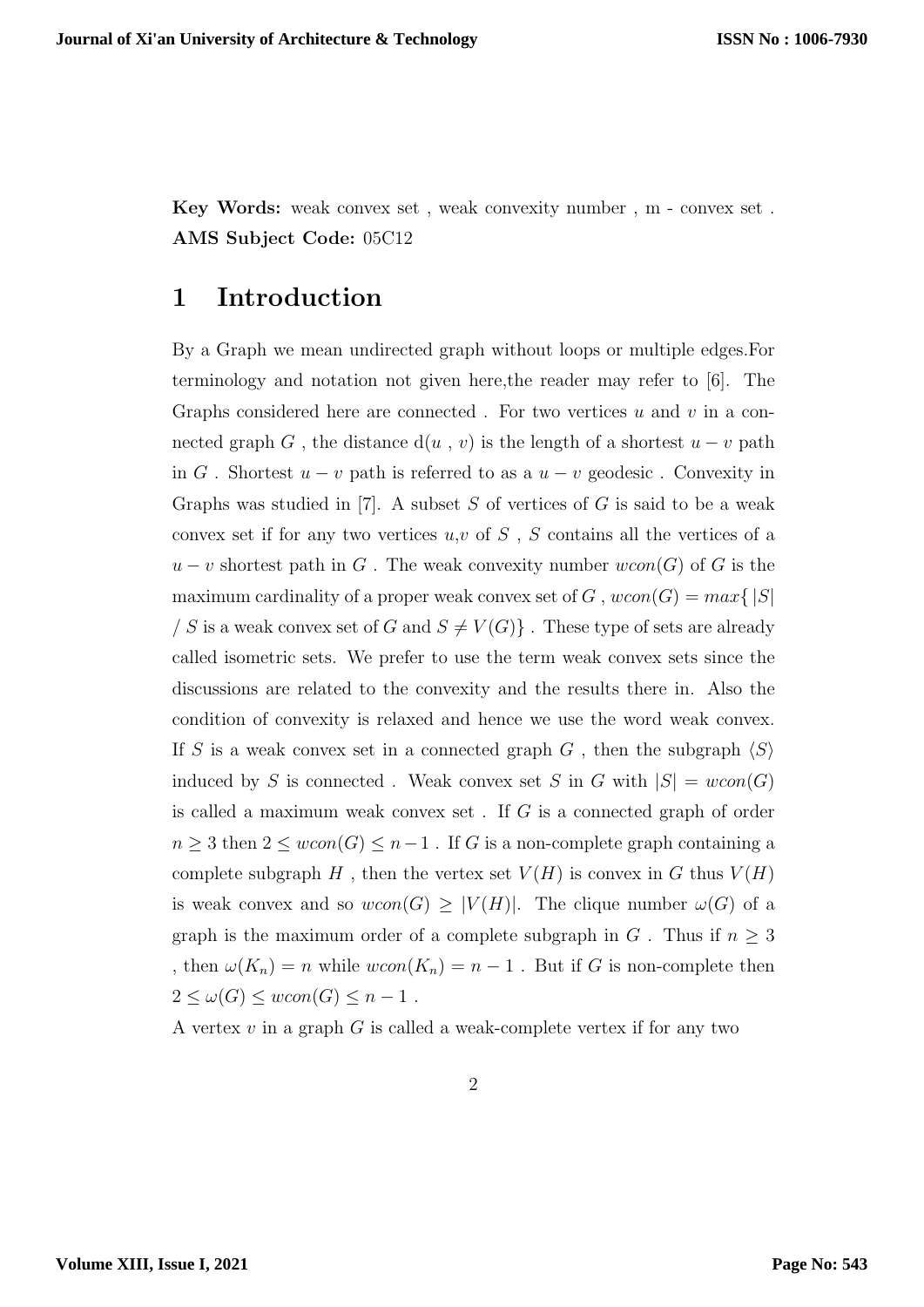vertices  $\{x, y\}$  in  $N(v)$  either  $x, y$  are adjacent or there exists a  $u \neq v$  such that  $x - u - y$  is a geodesic. A vertex v in a graph G is called a complete vertex if any two vertices  $\{x, y\}$  in  $N(v)$  are adjacent.

For two vertices u and v in a connected graph  $G$ , the induced path  $u - v$  is one in which  $v_i v_j$  is an edge if and only if  $j = i + 1$ . A subset S of vertices of G is said to be a m - convex set if for any two vertices  $u, v$  of  $S, S$  contains all the vertices of every  $u-v$  induced path in G. The m - convexity number  $mcon(G)$  of G is the maximum cardinality of a proper m - convex set of G. If G is a connected graph of order  $n \geq 3$  then  $2 \leq mcon(G) \leq n-1$ . If G is a non - complete graph containing a complete subgraph  $H$ , then the vertex set  $V(H)$  is convex in G thus  $V(H)$  is m - convex and so  $mcon(G) \geq |V(H)|$ . The clique number  $\omega(G)$  of a graph is the maximum order of a complete subgraph in G. Thus if  $n \geq 3$ , then  $\omega(K_n) = n$  while  $mcon(K_n) = n - 1$ . But if G is non - complete then  $2 \le \omega(G) \le mcon(G) \le n-1$ .

#### Example



 $con(G) = 6$ ,  $wcon(G) = 7$ ,  $mcon(G) = 2$ . In figure1  $\{a, b, c, f, g, h\}$ ,  ${b, c, d, e, f, g, h}$ ,  ${a, b}$ (say) form convex, weak - convex, m - convex set respectively and  $'a'$  is a weak complete vertex.

**Observation 1.1** If a connected graph  $G$  of order n has an end-vertex  $v$ ,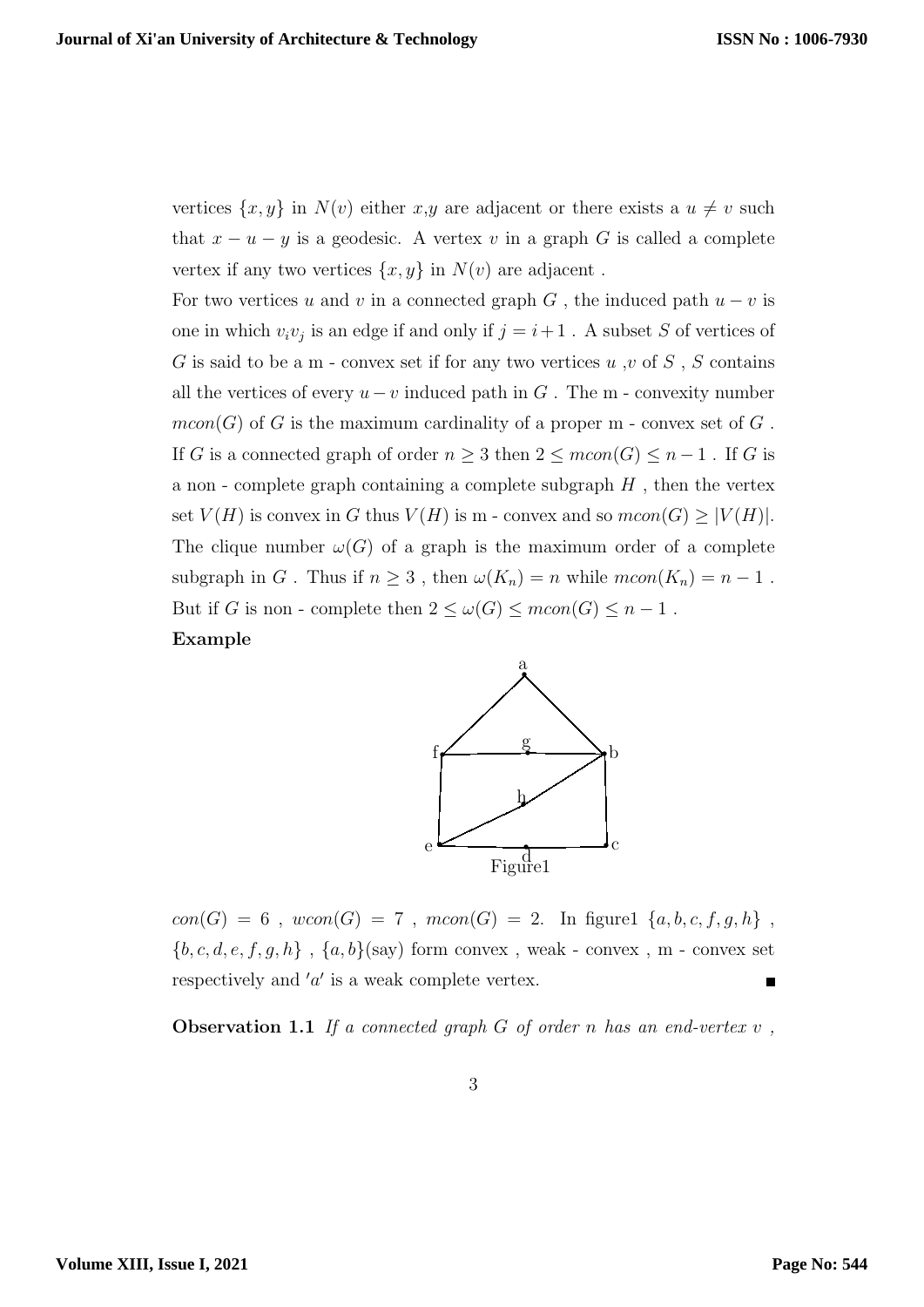$\blacksquare$ 

then  $V(G) - \{v\}$  is both a weak convex set and a m - convex set. In particular , if the minimum degree of G is 1, then  $wcon(G) = n - 1 = mcon(G)$ .  $\mathbf{r}$ 

**Corollary 1.2** For every tree T of order  $n \geq 2$ ,  $wcon(T) = n - 1 = mcon(G)$ .

**Theorem 1.3** Let G be a non-complete connected graph of order  $n$ . Then  $wcon(G) = n - 1$  iff G contains a weak complete vertex.

**Proof:** Suppose v is a weakly complete vertex . Let  $\{x, y\}$  in  $V(G) - \{v\}$ . Consider a geodesic  $I$  between  $x$  and  $y$ . If  $v$  in  $I$  then there exists

 $\{u, w\}$  in  $I \cap N(v)$ . Clearly u and w are non-adjacent. Since v is weakly complete there exists  $t \neq v \in V(G)$  such that  $u - t - w$  exists. This gives a geodesic  $I_1$  not containing v. Therefore  $V(G) - \{v\}$  is weak convex. Hence  $wcon(G) = n - 1$ . Conversely suppose  $wcon(G) = n - 1$  then there exists v in  $V(G)$  such that  $V(G) - \{v\}$  is weak convex. Let  $x, y \in N(v)$ . If  $x, y$  are adjacent we are through. Suppose  $x, y$  are non - adjacent and there exists no  $u \neq v$  such that  $x - u - y$  is a geodesic then  $x - v - y$  is the only geodesic and  $\{x, v, y\} \subseteq V(G) - \{v\}$  which is a contradiction. Therefore v is a weakly complete vertex.

**Theorem 1.4** Let G be a non-complete connected graph of order  $n$ . Then  $mcon(G) = n - 1$  iff G contains a complete vertex.  $\blacksquare$ 

**Observation 1.5** For 
$$
n \ge 3
$$
,  $wcon(C_n) = \begin{cases} \left\lceil \frac{n}{2} \right\rceil & \text{if n is odd} \\ \left\lceil \frac{n}{2} \right\rceil + 1 & \text{if n is even} \end{cases}$ 

Observation 1.6  $mcon(C_n) = 2$ .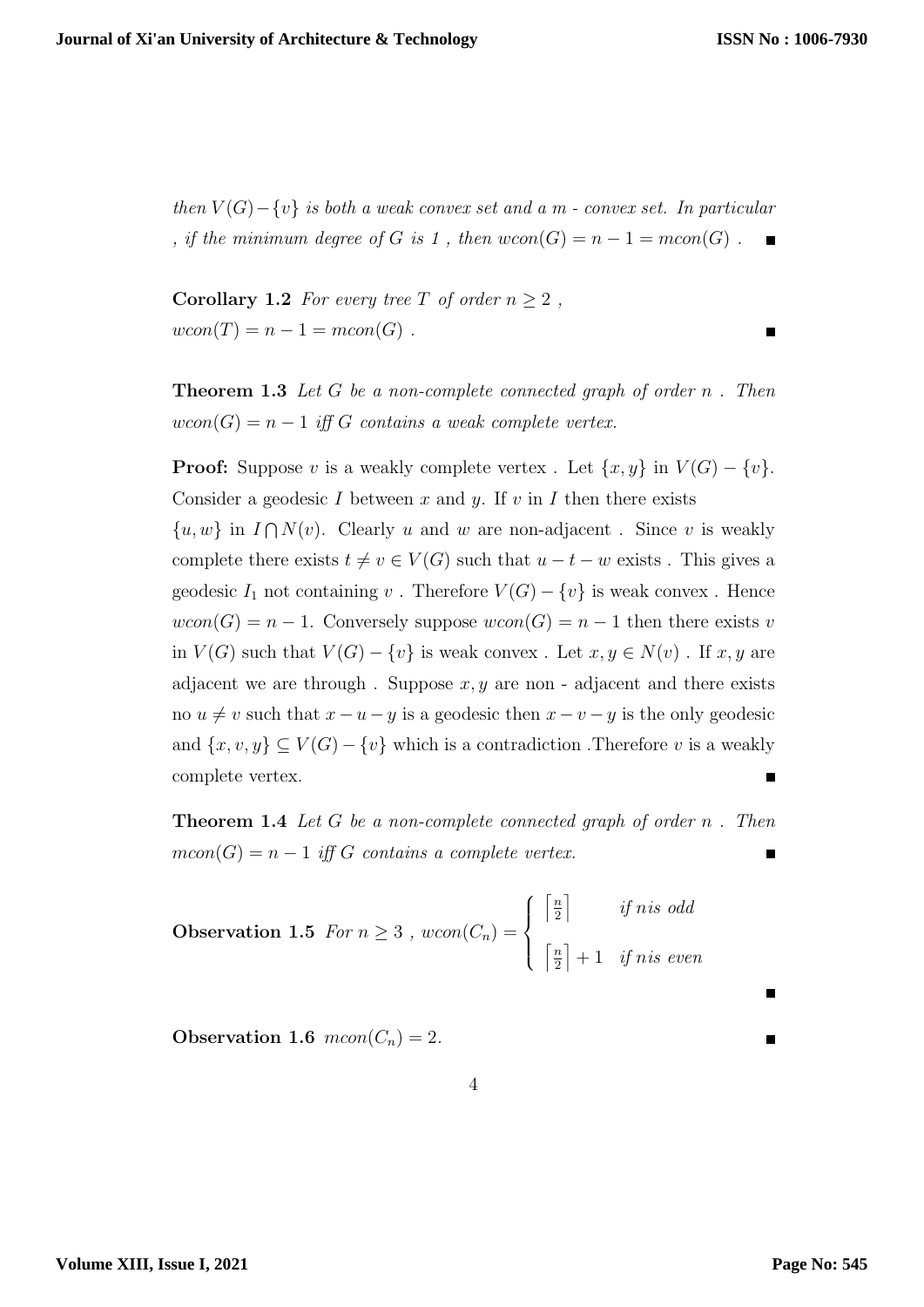**Theorem 1.7** For integers  $k, n_1, n_2, n_3, \cdots, n_k \geq 2$ ,  $wcon(K_{n_1,n_2,n_3,\dots,n_k}) = n_1 + n_2 + n_3 + \dots + n_k - 1.$ 

**Proof:** Let  $G = K_{n_1, n_2, n_3, \cdots, n_k}$  whose partite sets are  $V_i$  for  $1 \le i \le k$ . Clearly G is a non-complete connected graph of order  $n_1 + n_2 + n_3 + \cdots + n_k$  and any vertex u in  $V(G)$  is a weak complete vertex.

Hence by 1.3  $wcon(K_{n_1,n_2,n_3,\dots,n_k}) = n_1 + n_2 + n_3 + \dots + n_k - 1$ .

# 2 Graphs with Prescribed Clique Number , Weak Convexity Number , and Order

If G is a non-complete connected graph of order n such that  $\omega(G) = l$  and  $wcon(G) = k'$ , then G is called an  $(l, k', n)$  graph. If G is an  $(l, k', n)$  graph, then  $n \geq 3$  and  $2 \leq l \leq k \leq k' \leq n-1$ . Now we show that  $(2,3,5)$  is unique. If G is a non-complete connected graph of order n such that  $\omega(G) = l$  and  $mcon(G) = k_1$ , then G is called an  $(l, k_1, n)$  graph .If G is an  $(l, k_1, n)$  graph , then  $n \geq 3$  and  $2 \leq l \leq k_1 \leq n-1$ . Now we show that  $(2,5,7)$  is a graph with only three structures.

**Theorem 2.1** The  $(2, 3, 5)$  graph is unique where weak convexity number  $k' = 3$ .

**Proof:** Let G be a connected graph of order 5 with  $\omega(G) = 2$  and  $wcon(G) = 3$ . Let  $S = \{u, v, w\}$  be a maximum weak convex set in G and let  $u - v - w$  be a path of length 2. From hypothesis we observe the following. (i)G has no triangles, since  $\omega(G) = 2$ .

(ii)There is no pendant since  $wcon(G) = 3 \neq n - 1$ . Therefore  $deg(u) \geq 2$ for all  $u \in V(G)$ .

 $(iii)N(u)\cap N(w) = \{v\}.$  Suppose there exists  $v_1$  as shown in following figures then v, u or w is a weak complete vertex. Hence we get  $wcon(G) = 4$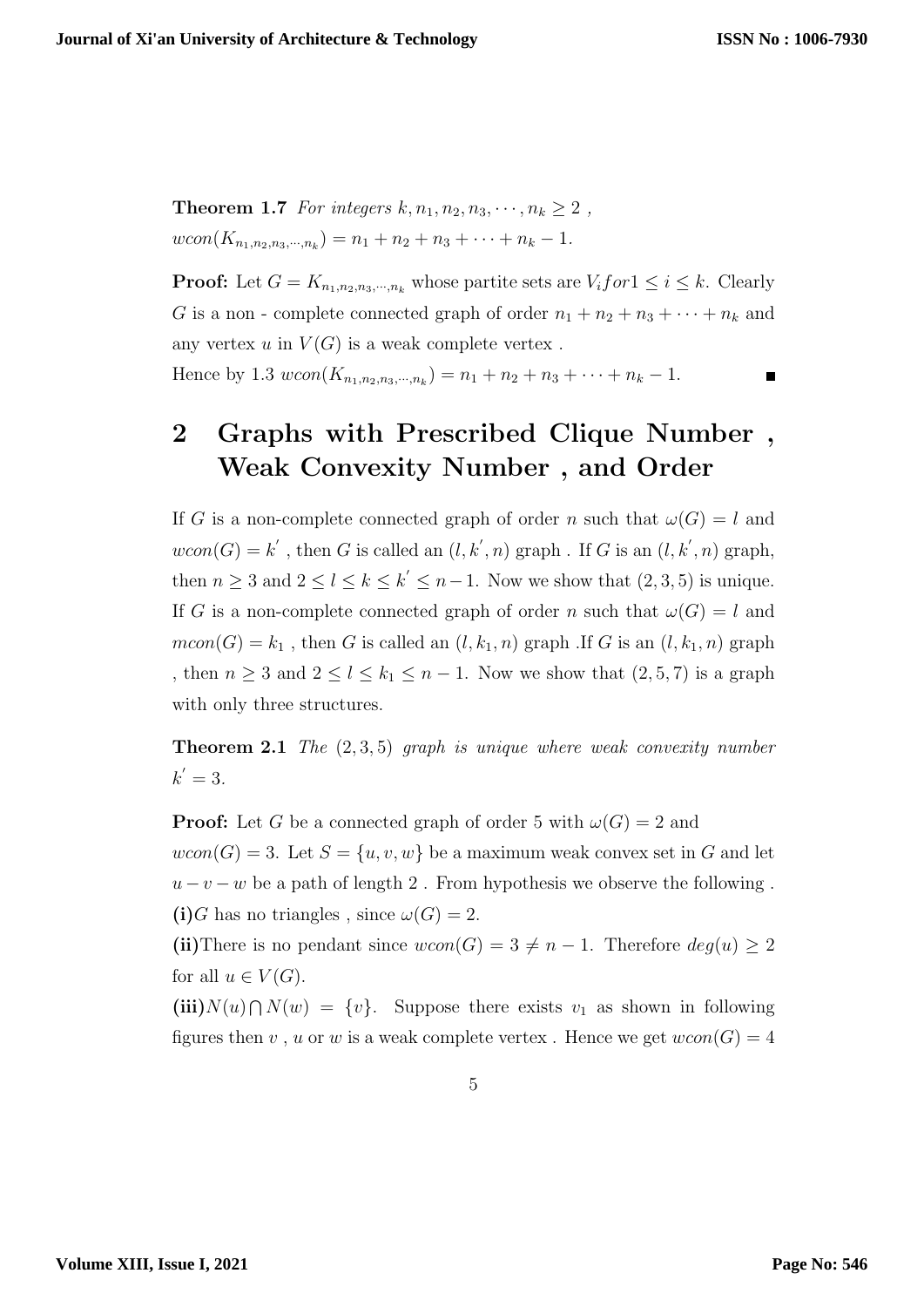which is a contradiction. Therefore  $v$  is the only vertex adjacent to  $u$  and w. Clearly G has no four cycle. Also  $deg(u) = 2$  for all  $u \in V(G)$ . Thus  $G = C_5.$ 



Figure2

**Theorem 2.2** The  $(2, 5, 7)$  graph is with only three structures where  $m$  - convexity number  $k_1 = 5$ .

**Proof:** Let G be a connected graph of order 7 with  $\omega(G) = 2$  and  $mcon(G) = 5$ . Let  $S = \{u, v, w, s, t\}$  be a maximum m - convex set in G. From hypothesis we observe the following .

(i)G has no triangles, since  $\omega(G) = 2$ .

(ii)There is no pendant since  $mcon(G) = 5 \neq n - 1$ . Therefore  $deg(u) \geq 2$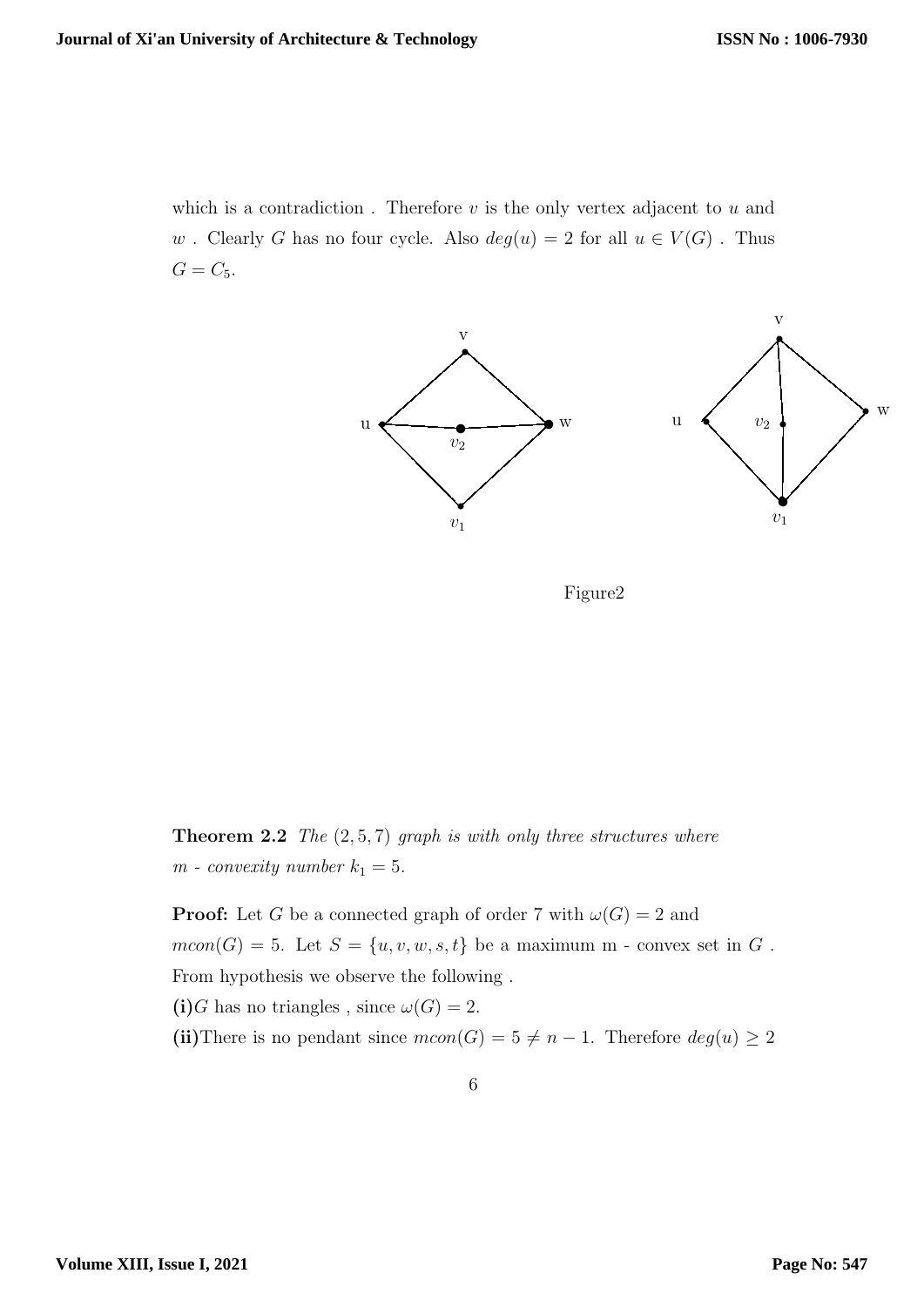for all  $u \in V(G)$ .

(iii)G has no complete vertex. Suppose G has a six cycle then  $mcon(G) = 2$ as the left vertex also forms a cycle. Let remaining vertices be  $t$ ,  $p$ ,  $q$ . If  $G$ has a  $C_5$  then the remaining two vertices  $p$ ,  $q$  (say) can be of the following types.

 $p$ , q are adjacent and joined to two adjacent vertices of  $C_5$ . Here neither  $p$ nor q can be in m-convex set. If G has a  $C_4$  then let  $\{u, v, w, s\}$  form a cycle. One of t, p, q can be adjacent to  $\{u, w\}$  or  $\{v, s\}$ . Rest of two vertices of  $t$ ,  $p$ ,  $q$  can be adjacent to adjacent vertices of  $\{u, v, w, s, t\}$  and themselves adjacent or  $t$ ,  $p$ ,  $q$  can form a  $P_3$  and  $t$ ,  $q$  can be adjacent to a single vertex of  $C_4$ . Therefore the possible figures are given below.

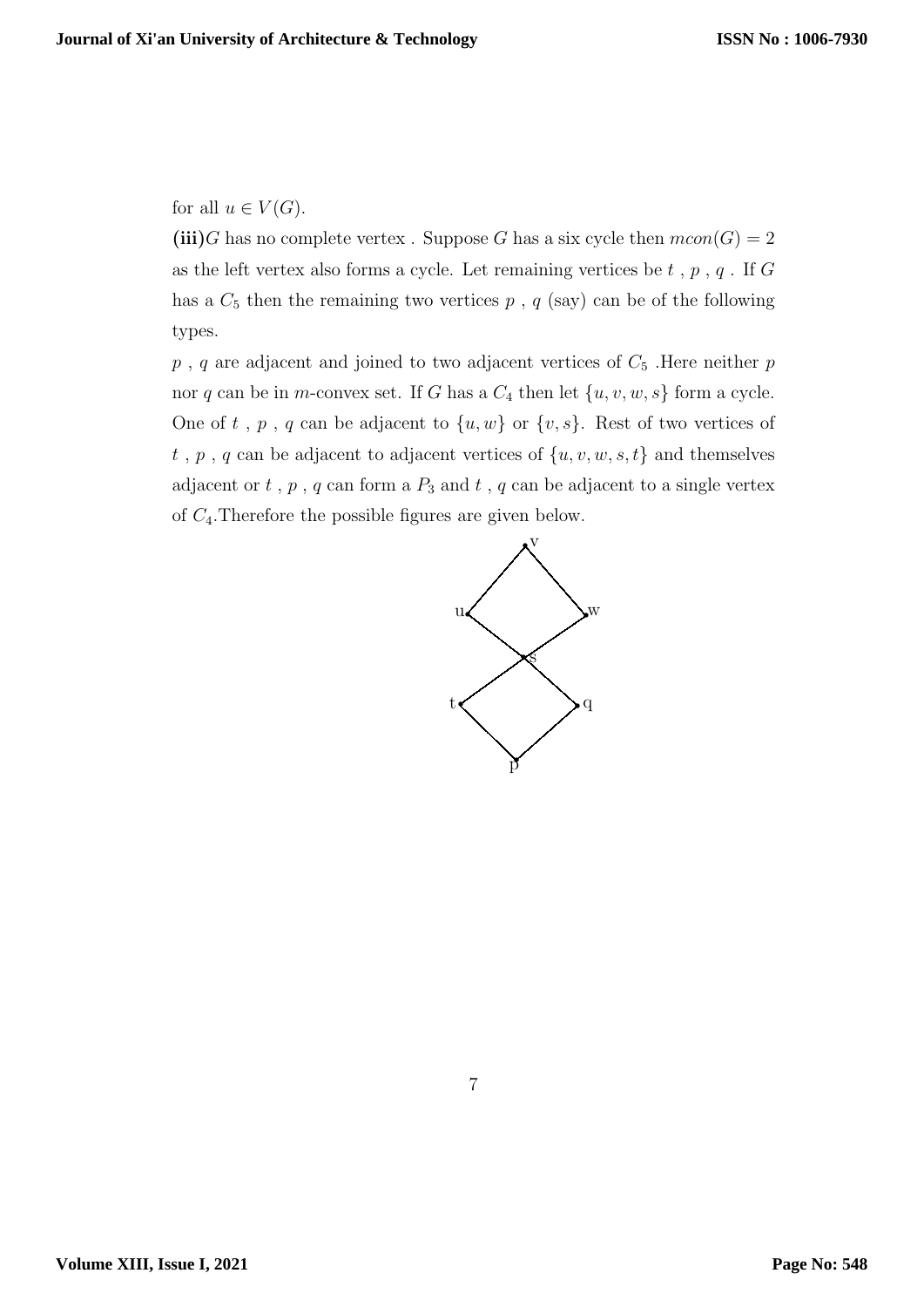

Figure3

## 3 Realization Theorems

**Lemma 3.1** For every pair  $k'$ , n of integers with  $n \geq 3$ ,  $2 \leq k' \leq n-1$  there exists a non-complete connected graph such that  $\omega(G) = 2$ ,  $wcon(G) = k'$ .

**Proof:** For  $k' = 2$  the graph  $K_{1,2}$  satisfies the purpose . For  $k' = 3$  the graph  $K_{1,3}$  and for  $k' = 4$ ,  $K_{1,4}$  satisfies the purpose. For  $k' = n - 1$ ,  $K_{2,n-2}$  is the required graph.<br>So  $5\leq k^{'}\leq n-2$  . Consider  $C_{k^{'}}$  . Form a path with<br>  $n-k^{'}$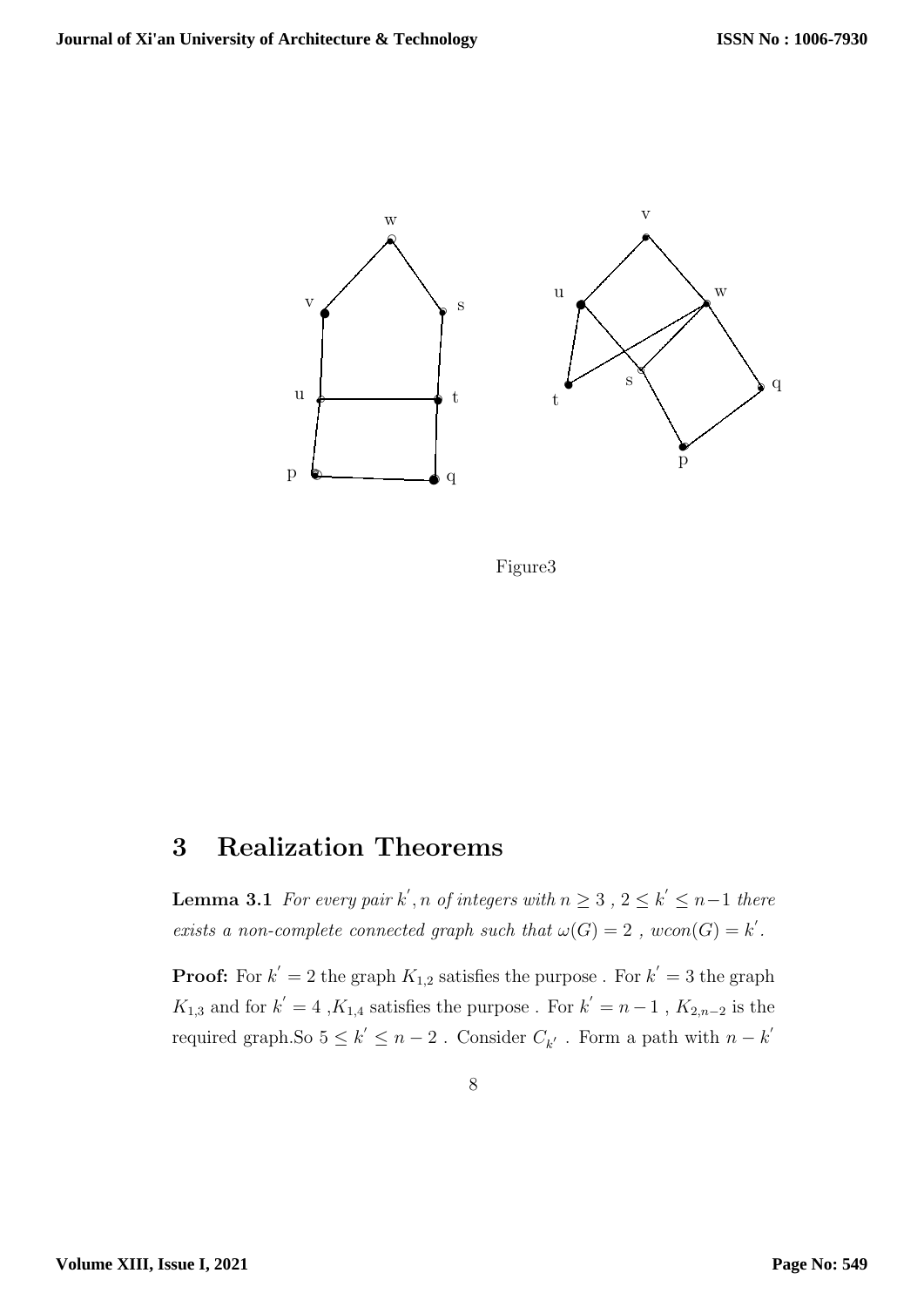vertices. Join one of the end vertex  $u(say)$  of the path to one of the vertex  $v$  (say)on  $C_{k'}$ . Now join the vertex say  $u'$  adjacent to  $u$  from the path to a vertex say  $v'$  next to the vertex adjacent to  $v$  in  $C_{k'}$  . Repeat the process for all the vertices of the path .

#### **Case(i)**  $k'$  even and  $n - k' \geq k'$

By construction  $((k'/2) + 1)th$  vertex of the path and the starting end vertex of the path are at distance two via a vertex on  $C_{k'}$  but at distance  $k'/2$  via vertices on path. Since k' is even and  $k' \geq 5$  we have this distance greater than three. Therefore  $wcon(G)$  has only vertices on  $C_{k'}$  or  $(k'/2)$  vertices of  $C_{k'}$  and  $(k'/2)$  vertices of  $P_{n-k'}$ 

**Case(ii)**  $k'$  odd and  $n - k' > k'$ 

By construction  $(k' + 1)$ th vertex of the path and the starting end vertex of the path are at distance two via a vertex on  $C_{k'}$  but at distance  $k'$  via vertices on path. since k' is odd and  $k' \geq 5$  we have this distance greater than five. Therefore  $wcon(G)$  has only vertices on  $C_{k'}$  or  $\lceil k'/2 \rceil$  vertices of  $C_{k'}$  and  $|k'/2|$  vertices of  $P_{n-k'}$ . **Case(iii)**  $k'$  odd and  $n - k' = k'$ 

By construction either vertices of  $C_{k'}$  or vertices of the path can form a weak convex set but no vertex of  $C_{k'}$  or  $P_{n-k'}$  can be included in a weak convex set containing vertices of  $P_{n-k'}$  or  $C_{k'}$  respectively. Vertices of  $C_{k'}$  and  $P_{n-k'}$ that add to  $k'$  vertices can be chosen to form a maximum weak convex set. **Case(iv)**  $k'$  odd or even and  $n - k' < k'$ 

Clearly  $C_{k'}$  forms the maximum weak convex set and no vertex of the path can be included.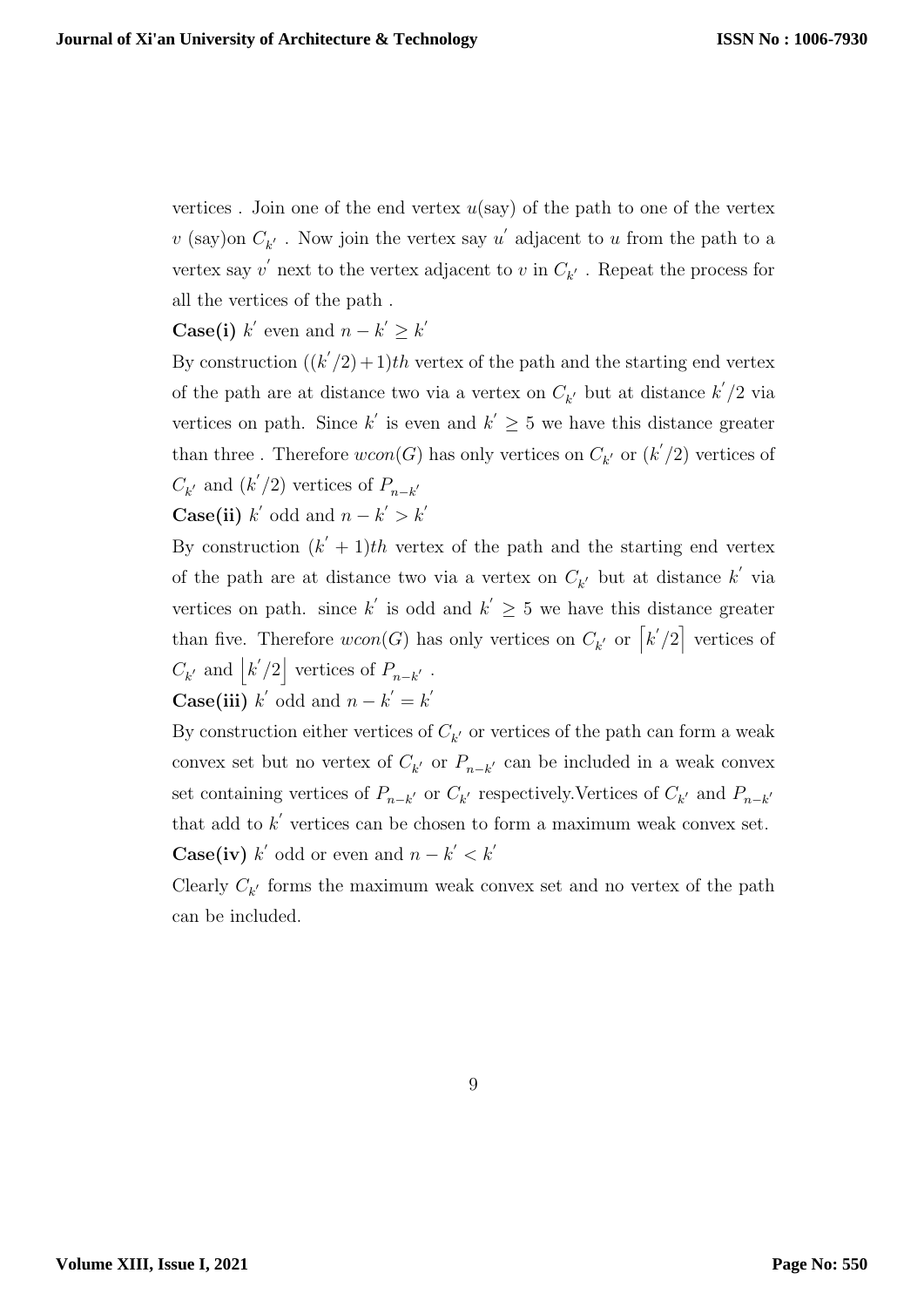

**Lemma 3.3** For any given integer  $l \geq 3$ , there exists a non-complete connected graph G of order  $n = (l + m)$  where  $m \geq 5$  and  $k' = l + \lceil m/2 \rceil$ ,  $\omega(G) = l.$ 

**Proof:** Consider a clique of order  $l$  and a cycle of order  $m$ . Join a vertex of the clique and cycle. Also join consecutive vertices of the clique to a vertex next to the consecutive vertex on the cycle . Repeat the process till all vertices of

 $\blacksquare$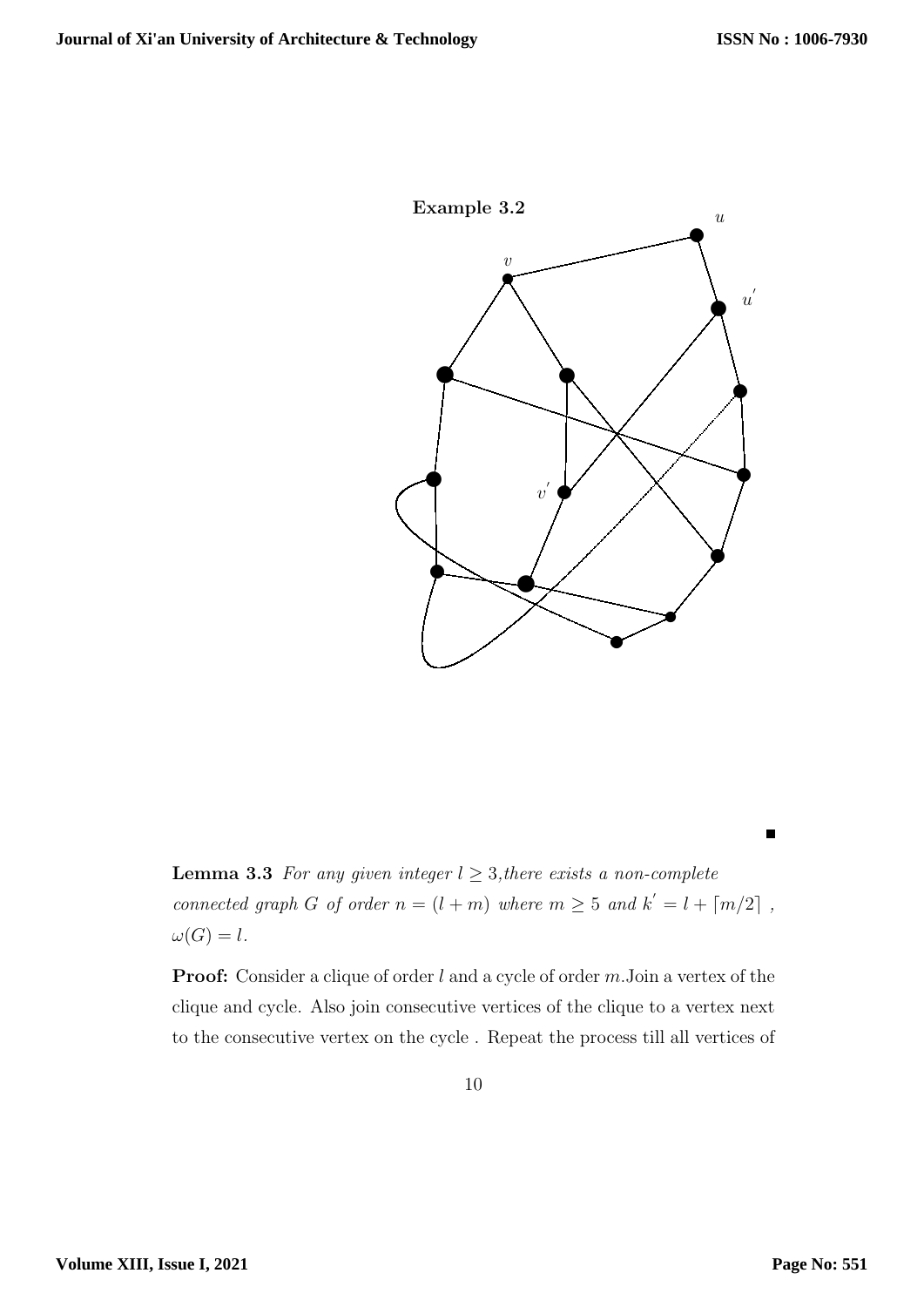the clique exhaust.Clearly if  $C_m$  is included in  $wcon(G)$  set then no vertex of the clique belong to  $wcon(G)$  set. Thus  $wcon(G)$  set is the set of vertices on the clique and  $\lceil m/2 \rceil$  vertices of  $C_m$ . Therefore  $k' = l + \lceil m/2 \rceil$ .



**Lemma 3.5** For any given integer  $l \geq 4$ , there exists a non-complete connected graph G of order  $n = (l + 3)$  or  $(l + 4)$  with  $k' = l + 1$  or  $l + 2$ *respectively* ,  $\omega(G) = l$ .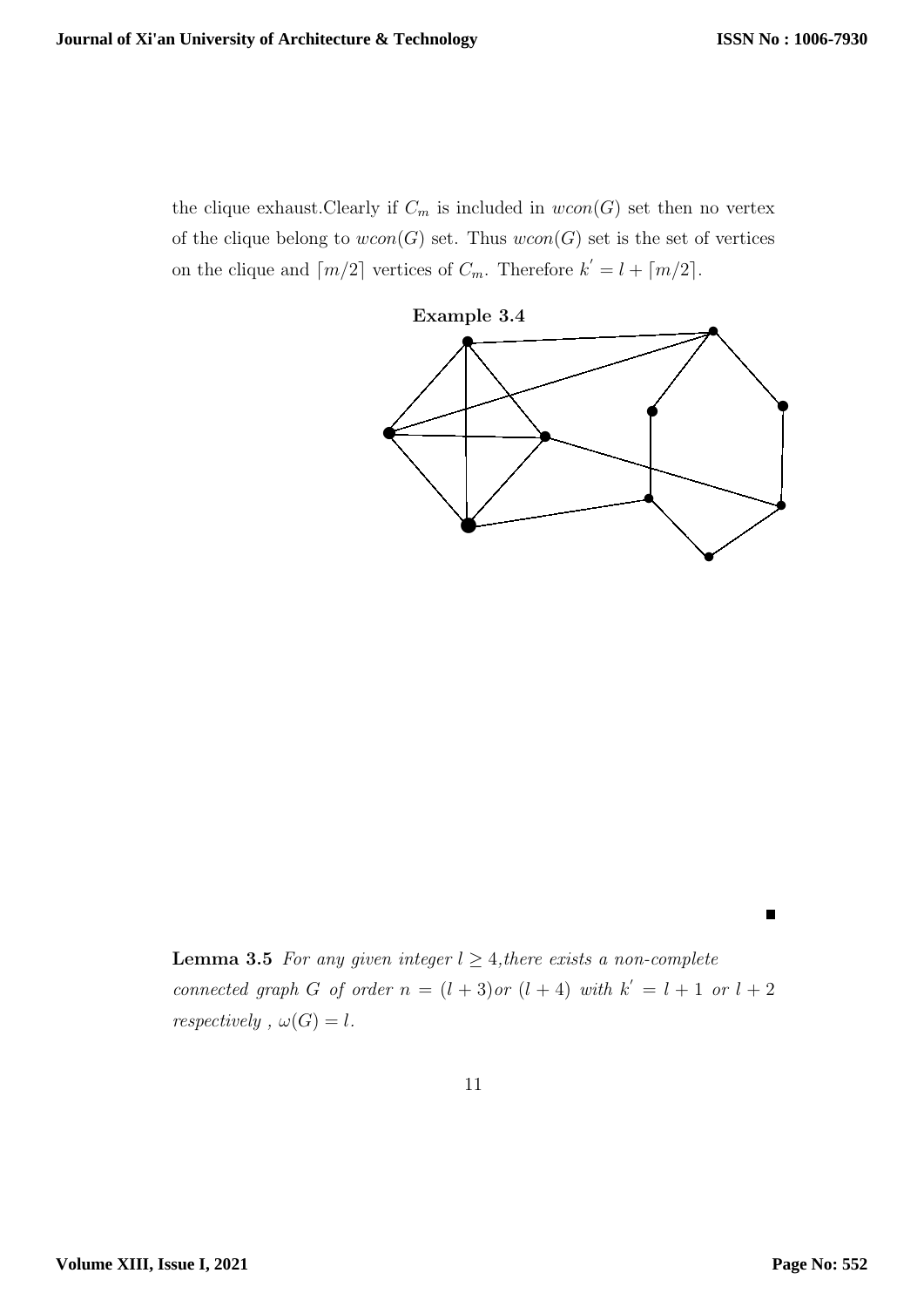**Proof:**Consider a clique of order *l*.Attach a  $C_5$  with one of its edge on  $K_l$ . Thus end vertices of a  $P_3$  is joined to a pair of adjacent vertices of  $K_l$ . Therefore order of G is  $l + 3$ . Now vertices of  $K_l$  not on  $C_5$  are joined to exactly one of the non-adjacent vertex of  $C_5$  not on  $K_l$ . Thus no vertex is a weak complete vertex of G. Therefore  $wcon(G) = l + 1$ . The same procedure is repeated for  $wcon(G) = l + 2$  with a  $C_6$  instead of  $C_5$ . Thus for a clique number  $l \geq 4$  there exists a non-complete connected graph G of order  $n = l + 3$  or  $l + 4$  with  $k' = n - 2$ .

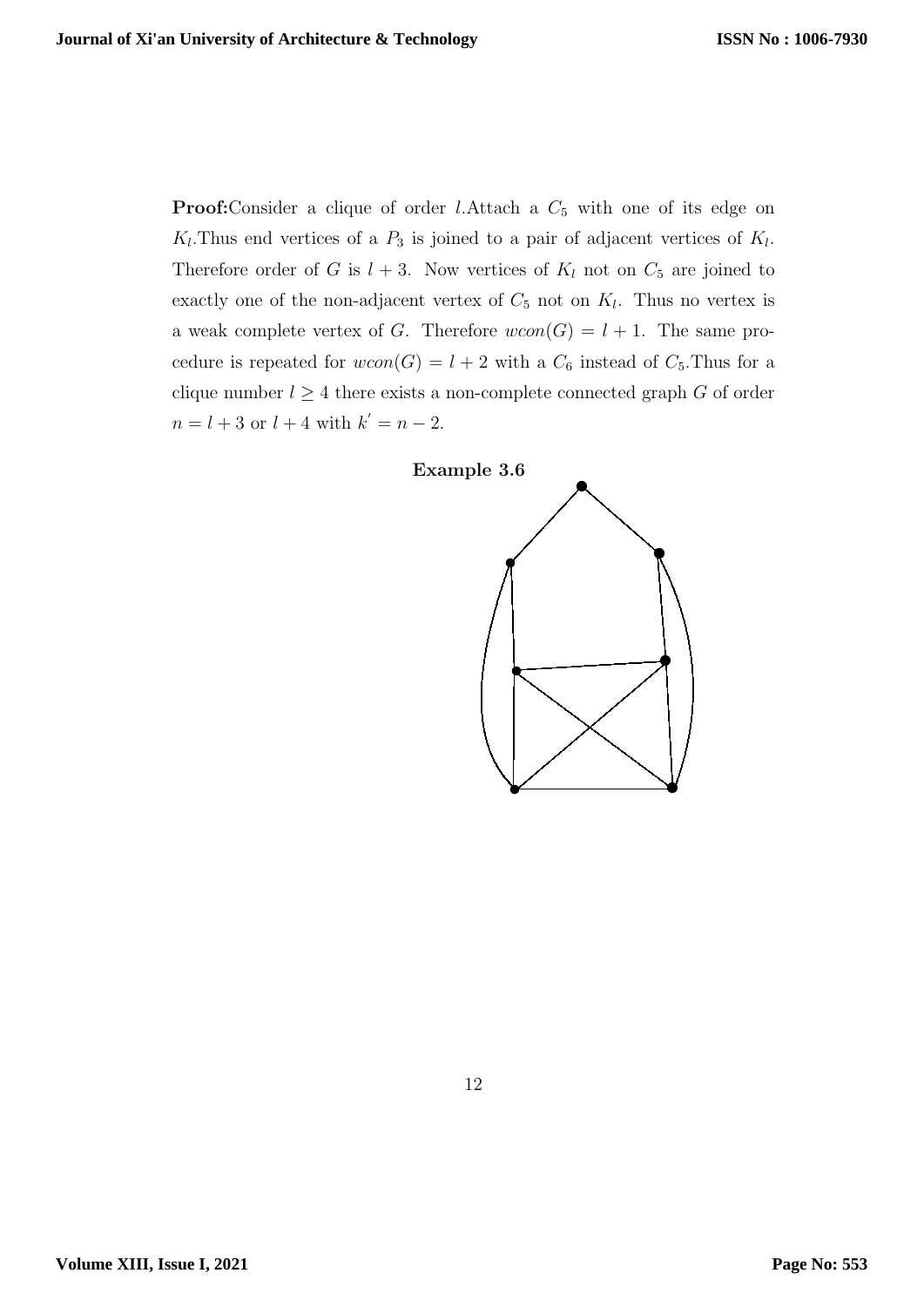**Theorem 3.7** For every triple  $l, k', n$  with  $2 \le l \le k' \le n-1$  there exists a non-complete connected graph of order n having clique  $l$ , weak convexity  $k'$ .

**Proof:** If  $\omega(G) = wcon(G) = k'$  then order of the graph is  $k' + 1$ . Therefore let  $l < k'$ . If  $l = 2$  by 3.1 we are through. Let  $l > 2$ . For  $l = 3$  consider a clique of order 3. Attach a  $C_4$  with one edge on  $K_3$ . Here  $wcon(G) = 4$ . For  $wcon(G) = 5$ , attach a  $C_5$  instead of  $C_4$ . Join the third vertex of  $K_3$  to a vertex of  $C_5$  which is adjacent to  $K_3$ . Using 3.3 and 3.5 we get the result for other values of  $l$ ,  $k'$ .

**Lemma 3.8** For every pair  $k_1$ , n of integers with  $n \geq 3$ ,  $2 \leq k_1 \leq n-1$ there exists a non-complete connected graph such that  $\omega(G) = mcon(G) = k_1$ .

**Proof:** Construction same as in [2] where construction for  $\omega(G) = con(G)$  $k$  is given.

**Theorem 3.9** For every triple l,  $k_1$ , n with  $2 \leq l \leq k_1 \leq n-1$  there exists a non - complete connected graph of order n having clique  $l$ ,  $m$  - convexity  $k_1$ .

**Proof:** If  $\omega(G) = mcon(G) = k_1$  then from 3.8 the result follows.

Assume  $l < k_1$ . Let  $F = \bar{K}_2 + (K_{l-1} \cup \bar{K}_{k_1-l-1})$ ,

where  $V(\bar{K}_2) = \{u_1, u_2\}$ ,  $V(K_{l-1}) = \{v_1, v_2, \dots, v_{l-1}\}$  and  $V(\bar{K}_{k_1-l-1}) =$  $\{w_1, w_2, \cdots, w_{k_1-l-1}\}.$  Clearly order of F is  $k_1$ . If  $n = k_1 + 1$  then  $F_1$  is obtained from  $F$  by adding a pendant edge a  $u_1$ .

If  $n = k_1 + 2$  then  $F_2$  is obtained from F by adding u, v and edges  $uu_1$ , uv,  $vv_1$ . If  $n = k_1 + 3$  then  $F_3$  is obtained by adding u, v, w and uu<sub>1</sub>, uv, vv<sub>1</sub> , vw, wu<sub>2</sub>, wv<sub>2</sub>.. In all the above values of n,  $\omega(G) = l$  and  $mcon(G) = k_1$ . If  $n \geq k_1 + 4$  then G is obtained as follows. Consider F.Rest of  $n-k_1$  should be a path such that  $y_1u_1$ ,  $y_2v_1$ ,  $y_3v_2$ ,  $\dots$ ,  $y_lv_{l-1}$ ,  $y_{l+1}u_1$ ,  $y_{l+2}v_1\dots$ ,  $y_{n-k_1}v_j$ are edges. Here none of he verices from  $P_{n-k_1}$  are included in monophonic convex set of G.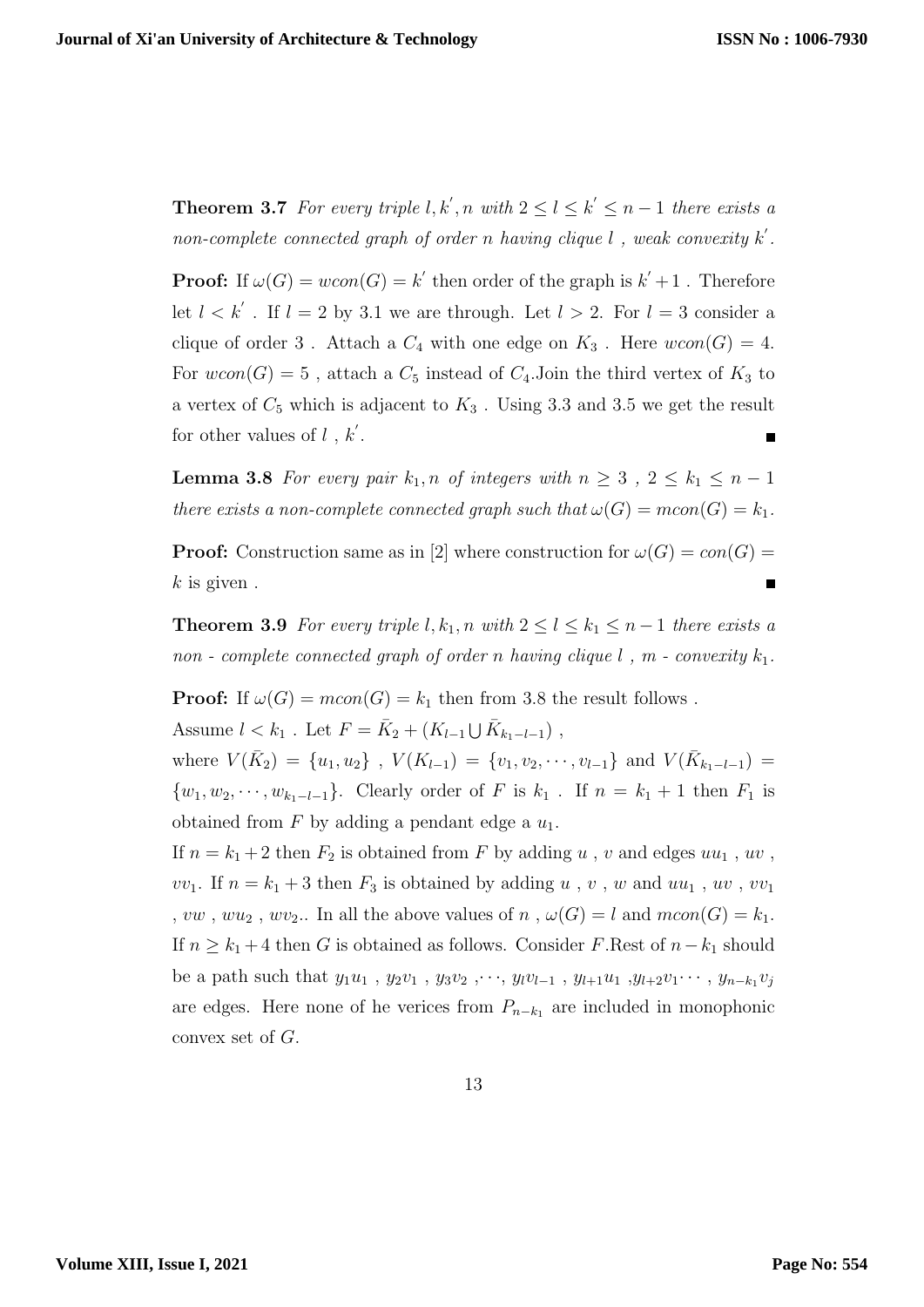



**Corollary 3.10** For every two integers k', N such that  $2 \leq k'$  and  $N \geq 2$ there exists a connected graph G with  $\omega(G) = l$ ,  $wcon(G) = k'$  whose vertices can be partitioned into N maximum weak convex sets .

**Proof:** Take N copies of  $C_{k'}$ . For  $N = 2$ , consider two copies of  $C_{k'}$ . Let  $V(C_{k'}) = \{u'_1\}$  $y'_{1}, u'_{2}$  $v_2',\cdots,u_p'$  $\{C_{k'}\}, V(C_{k'}) = \{u_1''\}$  $u_1'', u_2''$  $u_2'',\cdots,u_k''$  $\binom{n}{k'}$  be the vertices of first and second  $C_{k'}$  respectively. For odd  $k'$ , join  $u'_1u''_1$ ". Join  $u_2$ "  $\frac{\pi}{2}$  to  $u'_3$  $u_3'$ ,  $u_3''$  $\frac{7}{3}$  to  $u_5^{'}$  untill all  $u_i^{''}$  $i'$  exhaust. For even k', repeat as in the case of odd k' untill  $u_{\ell}^{''}$  $\int_{(k'/2)}'$  is joined to  $u'_k$  $u_k'$ . Now  $u_l''$  $\int_{(k'/2)+1}^{\prime\prime}$  is joined to  $u_2'$  $v_2'$ ,  $u_0''$  $\int_{(k'/2)+2}^{\prime\prime}$  is joined to  $u_{k}'$ 4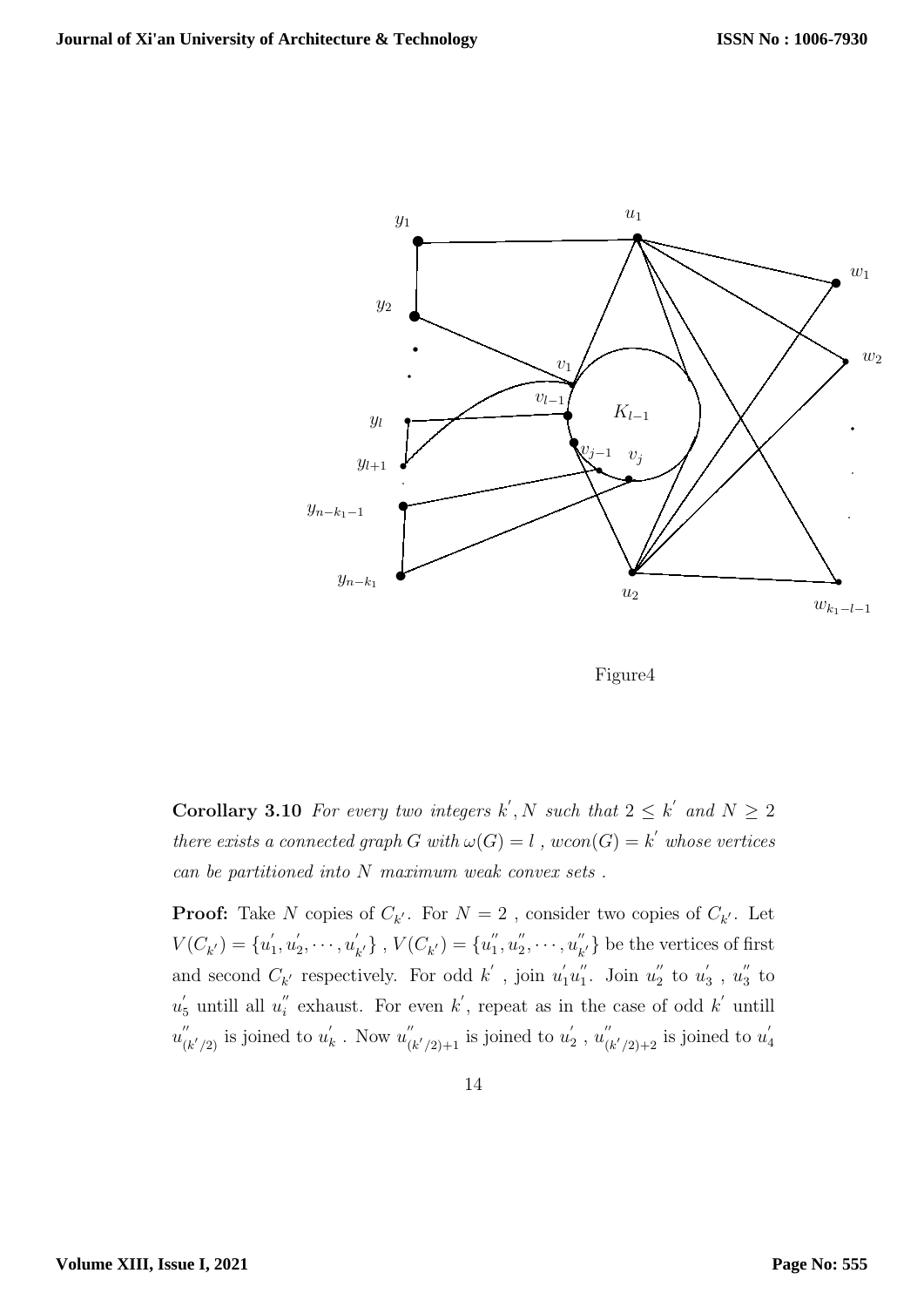and the process is continued untill all  $u_i''$  $i$ <sup> $'$ </sup> exhaust. By construction it is clear that each  $C_{k'}$  forms a maximum weak convex set.

For  $N=3$ , consider three  $C_{k'}$ . Repeat the same construction as in  $N=2$ for first and second  $C_{k^{'}}$ , second and third  $C_{k^{'}}$ . Now join  $u_1^{'''}$  $\int_{1}^{m}$  to  $u'_{0}$  $\int_{(k'-1)}$  and  $u'$  $\frac{'}{1}$  to  $u_k^{''}$  $u_{k}^{''}, u_{k'}^{'''}$  $\frac{m}{k'}$ .

For  $N = 4$ , consider four  $C_{k'}$ . Consider the construction as in  $N = 3$ . Repeat as in  $N = 2$  for third and fourth  $C_{k'}$ . Now join  $u_1^{''''}$  $\int_{1}^{\prime\prime\prime}$  to  $u_{k}^{''}$  $\frac{u}{k'}$ , and  $u'$  $\frac{1}{1}$  to  $u_{\nu}^{^{\prime\prime\prime\prime}}$  $\frac{d}{k'}$ . This construction can be extended to any N.

**Corollary 3.11** For every three integers  $l, k_1, N$  such that  $2 \leq l \leq k_1$  and  $N \geq 2$  there does not exist a connected graph G with  $\omega(G) = l$ ,  $mcon(G) =$  $k_1$  whose vertices can be partitioned into N maximum monophonic convex sets.  $\blacksquare$ 

**Corollary 3.12** For every three integers  $k_1, k, k'$  such that  $2 \leq k_1 \leq k \leq k_2$  $k' \leq n-1$  there exists a connected graph G of order n with  $mcon(G) = k_1$ ,  $con(G) = k$  and  $wcon(G) = k'$ .

**Proof:** Let  $G_1 = C_{k_1}$  where  $V(G_1) = \{u_1, u_2, \dots, u_{k_1}\}\$  and let  $G_2 = K_{k-k_1}$ where  $V(G_2) = \{v_1, v_2, \dots, v_{k-k_1}\}\.$  Fix an edge say  $u_1u_2$  in  $C_{k_1}$ . Let  $G_3$  =  $K_{k-k_1} + u_1 u_2$ . Let  $G_4 = P_{k'-k}$  where  $V(G_4) = \{w_1, w_2, \dots, w_{k'-k}\}$ . Form  $w_1 u_{k_1, k' - k} u_{k_1}, w_2 v_1$  edges. Now consider  $P_{k' - k}$ . Form  $w_2 w_4, w_2 w_5, \cdots$ ,  $w_2w_{k'-k-1}$  edges. Also  $w_3v_2, w_4v_2, \dots, w_{k'-k-1}v_2$  are new edges formed. Let the resulting graph be called as  $G_5$  and its order is k'. Remaining  $n - k'$ vertices are formed as a path with  $V(P_{n-k'}) = \{x_1, x_2, \dots, x_{n-k'}\}$ . Clearly from the construction  $w_3, w_4, \dots, w_{k'-k}, u_{k_1}, u_1, v_1, w_2$  form a cycle. Join  $x_1$ to  $w_3$ ,  $x_2$  to  $w_5$ ,  $x_3$  to  $w_7$ ,  $\dots$ ,  $x_{n-k'}$  to  $w_j$  for some j in the above cycle untill all vertices in  $P_{n-k'}$  exhaust.